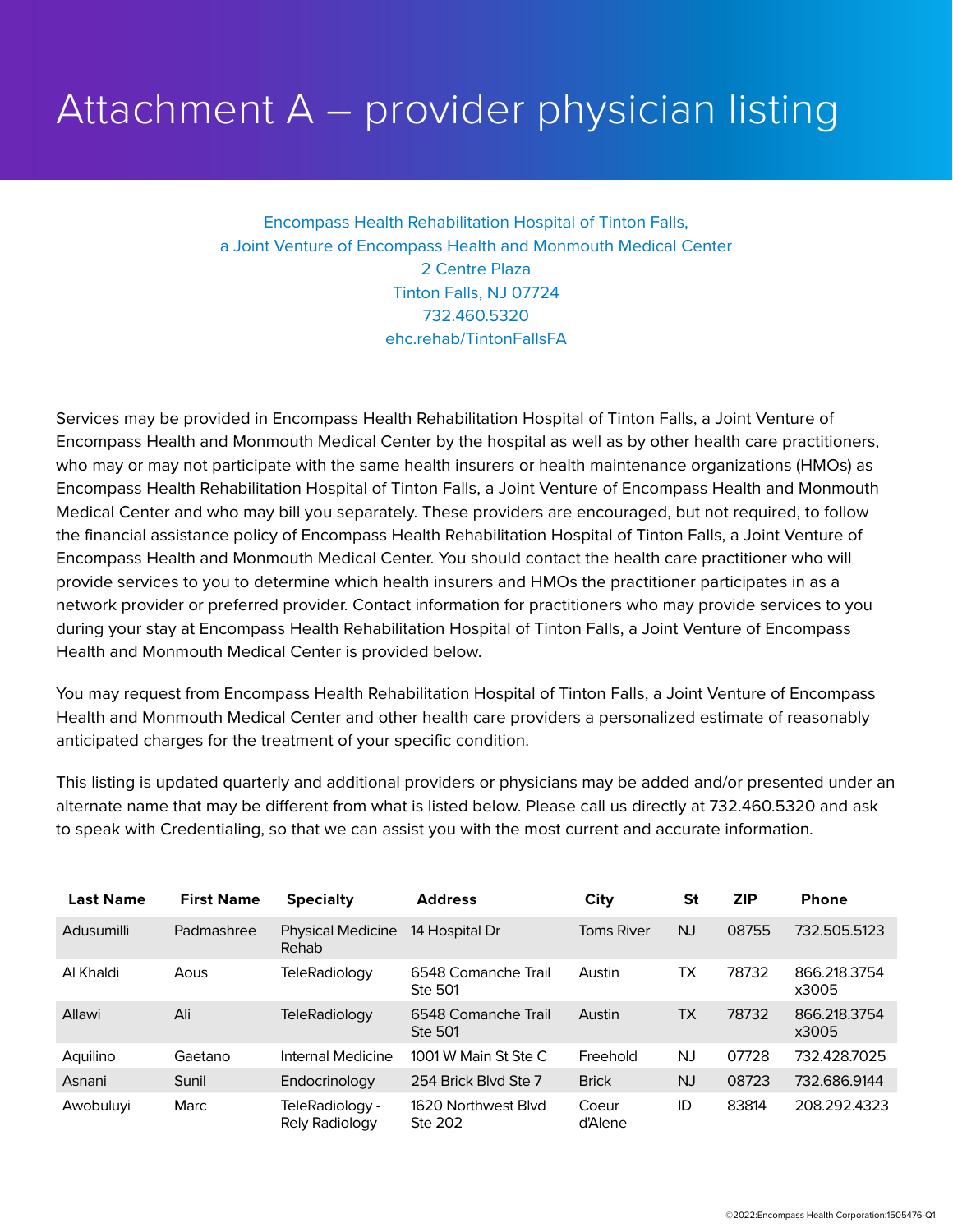| <b>Last Name</b>  | <b>First Name</b> | <b>Specialty</b>                         | <b>Address</b>                        | <b>City</b>                | <b>St</b> | <b>ZIP</b> | Phone                 |
|-------------------|-------------------|------------------------------------------|---------------------------------------|----------------------------|-----------|------------|-----------------------|
| Baerga            | Edgardo           | <b>Physical Medicine</b><br>Rehab        | 2 Centre Plz                          | <b>Tinton Falls</b>        | NJ        | 07724      | 732.460.5360          |
| Belenson          | Inna              | <b>Nurse Practitioner</b>                | 1912 State Rte 35 Ste<br>101          | Oakhurst                   | <b>NJ</b> | 07755      | 732.222.4762          |
| Bertagnolli       | Reono             | TeleRadiology -<br>Rely Radiology        | 1620 Northwest Blvd<br><b>Ste 202</b> | Coeur<br>d'Alene           | ID        | 83814      | 208.292.4323          |
| <b>Brackin</b>    | George            | TeleRadiology -<br>Rely Radiology        | 1620 Northwest Blvd<br>Ste 202        | Coeur<br>d'Alene           | ID        | 83814      | 208.292.4323          |
| <b>Brackin</b>    | Phillip           | TeleRadiology -<br>Rely Radiology        | 1620 Northwest Blvd<br><b>Ste 202</b> | Coeur<br>d'Alene           | ID        | 83814      | 208.292.4323          |
| <b>Burniewicz</b> | Anthony           | Podiatry                                 | 513 Newman Springs<br>Rd              | Lincroft                   | NJ        | 07738      | 732.741.6050          |
| Cheney            | Allison           | Podiatry                                 | 1806 State Hwy 35 S<br><b>Ste 103</b> | Oakhurst                   | NJ        | 07755      | 732.695.3668          |
| Choi              | Edward            | Cardiology                               | 444 Neptune Blvd                      | Neptune                    | <b>NJ</b> | 07753      | 732.775.5300          |
| Dahab             | Shereen           | <b>Internal Medicine</b>                 | 1910 Hwy 35 S Ste 107                 | Oakhurst                   | NJ        | 07755      | 732.531.0100          |
| Dave              | Bhavika           | TeleRadiology                            | 6548 Comanche Trail<br>Ste 501        | Austin                     | <b>TX</b> | 78732      | 866.218.3754<br>x3005 |
| David             | Joseph            | <b>Physical Medicine</b><br>Rehab        | 807 Abbott St                         | Highland<br>Park           | NJ        | 08904      | 516.655.8640          |
| Decker            | Raymond           | Orthopaedics                             | 2 Industrial Way W                    | Eatontown                  | <b>NJ</b> | 07724      | 732.542.4477          |
| Dixon             | Joseph            | TeleRadiology                            | 6548 Comanche Trail<br><b>Ste 501</b> | Austin                     | <b>TX</b> | 78732      | 866.218.3754<br>x3005 |
| <b>Drake</b>      | Kevin             | TeleRadiology -<br>Rely Radiology        | 1620 Northwest Blvd<br>Ste 202        | Coeur<br>d'Alene           | ID        | 83814      | 208.292.4323          |
| <b>Drakh</b>      | Alexander         | <b>Physical Medicine</b><br>Rehab        | 14 Hospital Dr                        | <b>Toms River</b>          | NJ        | 08755      | 732.279.7656          |
| Dwivedi           | Sukrut            | Infectious<br><b>Disease</b>             | 1912 State Rte 35 Ste<br>101          | Oakhurst                   | NJ        | 07755      | 732.222.4762          |
| Egan              | Katherine         | <b>Nurse Practitioner</b>                | 100 State Hwy 36                      | West Long<br><b>Branch</b> | <b>NJ</b> | 07764      | 732.229.6200          |
| Gabuzda           | George            | Orthopaedics                             | 2 Industrial Way W                    | Eatontown                  | <b>NJ</b> | 07724      | 732.542.4477          |
| Gelormini         | <b>Russell</b>    | <b>TeleRadiology</b>                     | 6548 Comanche Trail<br><b>Ste 501</b> | Austin                     | <b>TX</b> | 78732      | 866.218.3754<br>x3005 |
| Gonzalez          | Priscila          | <b>Physical Medicine</b><br>Rehab        | 2 Centre Plaza                        | <b>Tinton Falls</b>        | <b>NJ</b> | 07724      | 732.460.5320          |
| Gorcey            | Steven            | Gastroenterology                         | 145 Wyckoff Rd Ste 201                | Eatontown                  | <b>NJ</b> | 07724      | 732.597.7333          |
| Gordon            | Jay               | Psychology/<br>Neuropsychology           | 388 Lakehurst Rd Ste<br>2A            | <b>Toms River</b>          | NJ        | 08755      | 732.930.2242          |
| Harris            | Kenneth           | Cardiology                               | 444 Neptune Blvd 2nd<br>FI            | Neptune                    | <b>NJ</b> | 07753      | 732.775.5300          |
| Haviland          | Adam              | Infectious<br><b>Disease</b>             | 1912 State Rte 35 Ste<br>101          | Oakhurst                   | NJ        | 07755      | 732.222.4762          |
| Huang             | Benjamin          | TeleRadiology -<br><b>Rely Radiology</b> | 1620 Northwest Blvd<br><b>Ste 202</b> | Coeur<br>d'Alene           | ID        | 83814      | 208.292.4323          |
| Igidbashian       | Vartan            | TeleRadiology -<br>Rely Radiology        | 1620 Northwest Blvd<br><b>Ste 202</b> | Coeur<br>d'Alene           | ID        | 83814      | 208.292.4323          |
| Jain              | Sanjay            | <b>TeleRadiology</b>                     | 6548 Comanche Trail<br><b>Ste 501</b> | Austin                     | <b>TX</b> | 78732      | 866.218.3754<br>x3005 |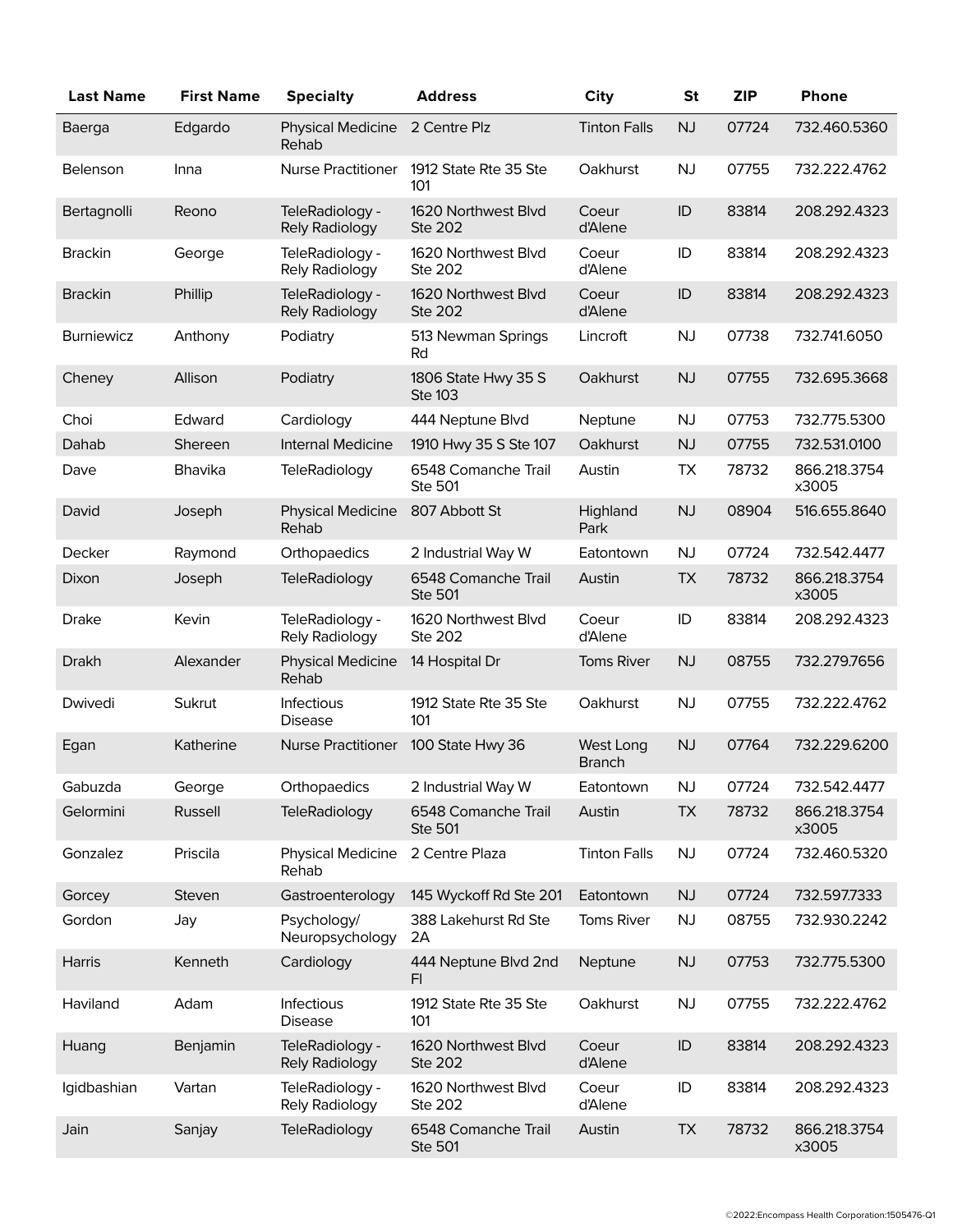| <b>Last Name</b> | <b>First Name</b> | <b>Specialty</b>                   | <b>Address</b>                        | <b>City</b>       | <b>St</b> | <b>ZIP</b> | <b>Phone</b>          |
|------------------|-------------------|------------------------------------|---------------------------------------|-------------------|-----------|------------|-----------------------|
| Jimenez          | Santiago          | TeleRadiology -<br>Rely Radiology  | 1620 Northwest Blvd<br><b>Ste 202</b> | Coeur<br>d'Alene  | ID        | 83814      | 208.292.4323          |
| Kelly            | Elizabeth         | <b>Nurse Practitioner</b>          | 1912 State Rte 35 Ste<br>101          | Oakhurst          | <b>NJ</b> | 07755      | 732.222.4762          |
| Kramer           | Violet            | Pulmonology                        | 30 Corbett Way                        | Eatontown         | <b>NJ</b> | 07724      | 732.380.0020          |
| Lampropoulos     | Constantina       | TeleRadiology -<br>Rely Radiology  | 1620 Northwest Blvd<br><b>Ste 202</b> | Coeur<br>d'Alene  | ID        | 83814      | 208.292.4323          |
| Lapman           | Peter             | Cardiology                         | 444 Neptune Blvd 2nd<br>FI.           | Neptune           | <b>NJ</b> | 07753      | 732.775.5300          |
| Lee              | Andrew            | Infectious<br><b>Disease</b>       | 1912 State Rte 35 Ste<br>101          | Oakhurst          | <b>NJ</b> | 07755      | 732.222.4762          |
| Li               | Boning            | Pulmonology                        | 30 Corbett Way                        | Eatontown         | NJ        | 07724      | 732.380.0020          |
| Lieberman        | Jeffrey           | <b>TeleRadiology</b>               | 6548 Comanche Trail<br><b>Ste 501</b> | Austin            | <b>TX</b> | 78732      | 866.218.3754<br>x3005 |
| Liu              | Jason             | <b>TeleRadiology</b>               | 6548 Comanche Trail<br><b>Ste 501</b> | Austin            | <b>TX</b> | 78732      | 866.218.3754<br>x3005 |
| Livornese        | Douglas           | Pulmonology                        | 30 Corbett Way                        | Eatontown         | <b>NJ</b> | 07724      | 732.380.0020          |
| Londen           | Elizabeth         | Psychology/<br>Neuropsychology     | 388 Lakehurst Rd Ste<br>2A            | <b>Toms River</b> | <b>NJ</b> | 08755      | 732.930.2242          |
| Ly               | Justin            | TeleRadiology                      | 6548 Comanche Trail<br><b>Ste 501</b> | Austin            | <b>TX</b> | 78732      | 866.218.3754<br>x3005 |
| Lynch            | Richard           | TeleRadiology                      | 6548 Comanche Trail<br><b>Ste 501</b> | Austin            | <b>TX</b> | 78732      | 866.218.3754<br>x3005 |
| Mack             | Prinze            | Ophthalmology                      | 445 Brick Blvd Ste 203                | <b>Brick</b>      | <b>NJ</b> | 08723      | 732.835.2020          |
| Mathur           | Ajay              | Infectious<br><b>Disease</b>       | 1912 State Rte 35 Ste<br>101          | Oakhurst          | <b>NJ</b> | 07755      | 732.222.4762          |
| McBurnie         | Megan             | <b>Nurse Practitioner</b>          | 1910 Hwy 35 S Ste 107                 | Oakhurst          | <b>NJ</b> | 07755      | 732.531.0100          |
| McDonald         | Philip            | TeleRadiology                      | 6548 Comanche Trail<br><b>Ste 501</b> | Austin            | TX        | 78732      | 866.218.3754<br>x3005 |
| McIntyre         | <b>Tracy</b>      | <b>Nurse Practitioner</b>          | 444 Neptune Blvd 2nd<br>FI.           | Neptune           | <b>NJ</b> | 07753      | 732.775.5300          |
| Mehra            | Shweta            | <b>Nurse Practitioner</b>          | 1912 State Rte 35 Ste<br>101          | Oakhurst          | <b>NJ</b> | 07755      | 732.222.4762          |
| Mehta            | Tejal             | Infectious<br><b>Disease</b>       | 1912 State Rte 35 Ste<br>101          | Oakhurst          | <b>NJ</b> | 07755      | 732.222.4762          |
| Mehta            | Varsha            | Psychiatry                         | 14 Village Court                      | Hazlet            | NJ        | 07730      | 732.888.1533          |
| Menack           | Michael           | <b>General Surgery</b>             | 901 W Main ST Ste 107                 | Freehold          | <b>NJ</b> | 07728      | 732.308.4202          |
| Meyermann        | Mark              | TeleRadiology -<br>Rely Radiology  | 1620 Northwest Blvd<br><b>Ste 202</b> | Coeur<br>d'Alene  | ID        | 83814      | 208.292.4323          |
| Mojares          | Richard           | Internal Medicine                  | 1910 Hwy 35 S Ste 107                 | Oakhurst          | <b>NJ</b> | 07755      | 732.531.0100          |
| Morelli          | Anthony           | Internal Medicine                  | 1001 W Main St Ste C                  | Freehold          | <b>NJ</b> | 07728      | 732.428.7025          |
| Newman           | Jack              | TeleCardiology -<br>Rely Radiology | 1620 Northwest Blvd<br><b>Ste 202</b> | Coeur<br>d'Alene  | ID        | 83814      | 208.292.4323          |
| Nguyen           | David             | TeleRadiology -<br>Rely Radiology  | 1620 Northwest Blvd<br>Ste 202        | Coeur<br>d'Alene  | ID        | 83814      | 208.292.4323          |
| Patel            | Apurva            | Infectious<br><b>Disease</b>       | 1912 State Rte 35 Ste<br>101          | Oakhurst          | NJ        | 07755      | 732.222.4762          |
| Patel            | Bhavi             | Physical Medicine<br>Rehab         | 14 Harvest Way                        | Denville          | NJ        | 07834      | 973.978.3968          |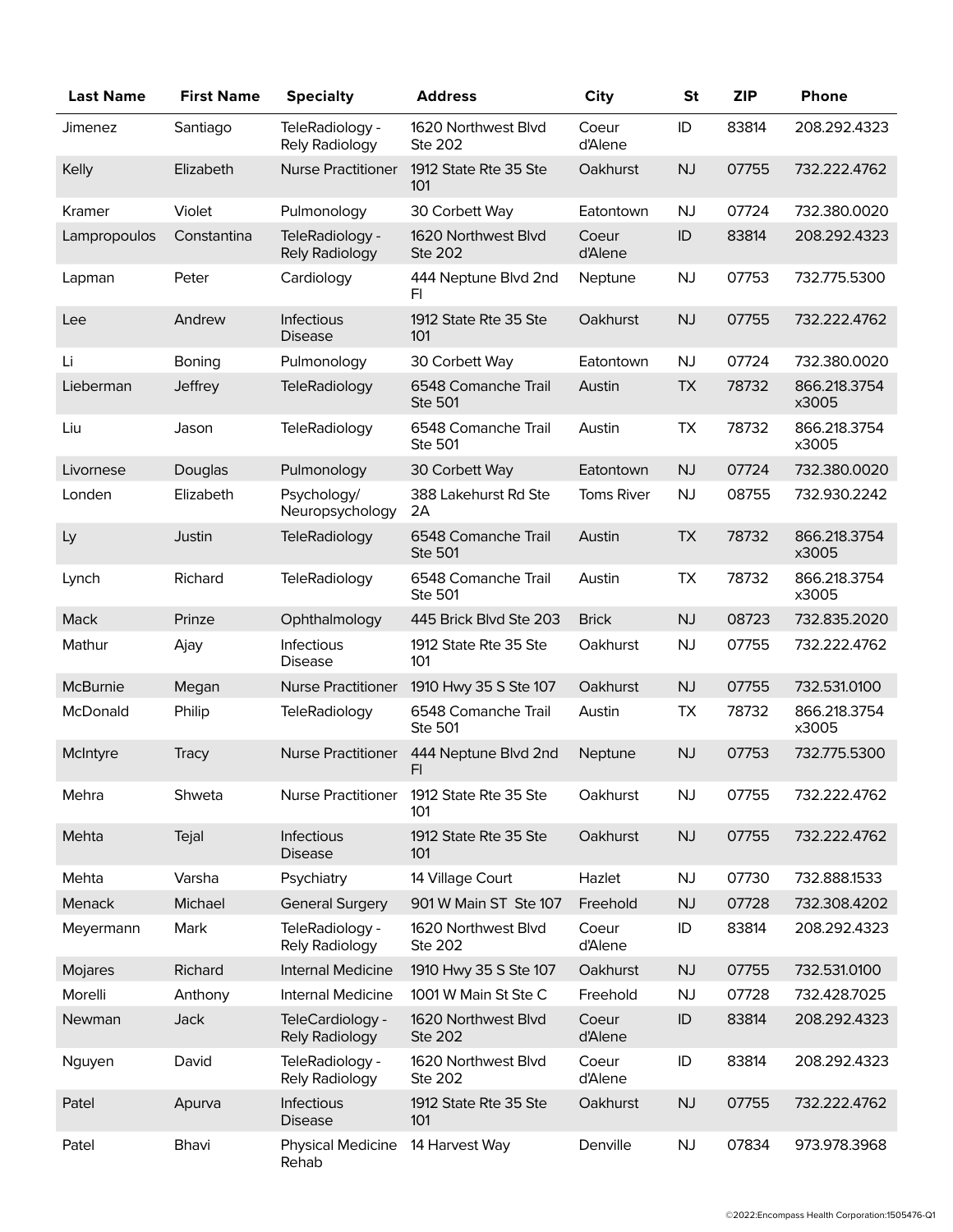| <b>Last Name</b> | <b>First Name</b>  | <b>Specialty</b>                    | <b>Address</b>                        | <b>City</b>                | <b>St</b> | <b>ZIP</b> | <b>Phone</b>          |
|------------------|--------------------|-------------------------------------|---------------------------------------|----------------------------|-----------|------------|-----------------------|
| Patel            | Dakshesh           | Neurology                           | 100 State Hwy 36                      | West Long<br><b>Branch</b> | <b>NJ</b> | 07764      | 732.229.6200          |
| Patel            | Mayurkumar         | Nephrology                          | 1915 6th Ave                          | Neptune                    | NJ        | 07753      | 732.774.5700          |
| Patel            | <b>Mehul Kumar</b> | <b>Infectious</b><br><b>Disease</b> | 1912 State Rte 35 Ste<br>101          | Oakhurst                   | <b>NJ</b> | 07755      | 732.222.4762          |
| Patel            | Pratul             | TeleRadiology -<br>Rely Radiology   | 1620 Northwest Blvd<br>Ste 202        | Coeur<br>d'Alene           | ID        | 83814      | 208.292.4323          |
| Patton           | Chandler           | Pulmonology                         | 30 Corbett Way                        | Eatontown                  | <b>NJ</b> | 07724      | 732.380.0020          |
| Pess             | Gary               | Orthopaedics                        | 2 Industrial Way W                    | Eatontown                  | <b>NJ</b> | 07724      | 732.542.4477          |
| Pham             | Justin             | <b>TeleRadiology</b>                | 6548 Comanche Trail<br><b>Ste 501</b> | Austin                     | <b>TX</b> | 78732      | 866.218.3754<br>x3005 |
| Price            | Judith             | <b>Physical Medicine</b><br>Rehab   | 5 Lyons Mall Ste 342                  | Basking<br>Ridge           | NJ        | 07920      | 908.672.8455          |
| Qumei            | Laith              | Internal Medicine                   | 1910 Hwy 35 S Ste 107                 | Oakhurst                   | <b>NJ</b> | 07755      | 732.531.0100          |
| Radhakrishnan    | Jay                | <b>TeleRadiology</b>                | 6548 Comanche Trail<br><b>Ste 501</b> | Austin                     | <b>TX</b> | 78732      | 866.218.3754<br>x3005 |
| Raval            | Sumul              | Neurology                           | 100 State Hwy 36                      | West Long<br><b>Branch</b> | NJ        | 07764      | 732.229.6200          |
| Reiff            | Kaitlyn            | <b>Nurse Practitioner</b>           | 100 State Hwy 36                      | West Long<br><b>Branch</b> | NJ        | 07764      | 732.229.6200          |
| Rogers           | Meghan             | <b>Nurse Practitioner</b>           | 30 Corbett Way                        | Eatontown                  | <b>NJ</b> | 07724      | 732.380.0020          |
| Rosner           | Howard             | TeleCardiology -<br>Rely Radiology  | 1620 Northwest Blvd<br>Ste 202        | Coeur<br>d'Alene           | ID        | 83814      | 208.292.4323          |
| <b>Ross</b>      | Douglas            | Internal Medicine                   | 300 2nd Ave                           | Long Branch                | NJ        | 07740      | 732.642.9288          |
| Rozman           | Anatoly            | <b>Physical Medicine</b><br>Rehab   | 2 Centre Plaza                        | <b>Tinton Falls</b>        | <b>NJ</b> | 07724      | 732.460.5337          |
| Santora          | Taylor             | <b>Nurse Practitioner</b>           | 105 Raider Blvd Ste 101               | Hillsborough               | PA        | 08844      | 908.281.0221          |
| Shah             | Shilpan            | Internal Medicine                   | 300 2nd Ave                           | Long Branch                | <b>NJ</b> | 07740      | 732.642.9288          |
| Shahid           | Muhammad           | Cardiology                          | 444 Neptune Blvd                      | Neptune                    | <b>NJ</b> | 07753      | 732.775.5300          |
| Sharma           | Indu               | Nephrology                          | 1915 6th Ave                          | Neptune                    | <b>NJ</b> | 07753      | 732.774.5700          |
| Smolenski        | <b>Brianne</b>     | Nurse Practitioner 254 Brick Blvd   |                                       | <b>Brick</b>               | NJ        | 08723      | 732.686.9144          |
| Soluri           | Dayna              | Nurse Practitioner                  | 444 Neptune Blvd                      | Neptune                    | <b>NJ</b> | 07753      | 732.775.5300          |
| Sonatore         | Carol              | Physical Medicine<br>Rehab          | 129 North County Line<br>Rd Ste 314   | Jackson                    | NJ        | 08527      | 732.579.8303          |
| Takahashi        | Guy                | <b>TeleRadiology</b>                | 6548 Comanche Trail<br><b>Ste 501</b> | Austin                     | TX        | 78732      | 866.218.3754<br>x3005 |
| Tripathi         | Nidhi              | Cardiology                          | 444 Neptune Blvd                      | Neptune                    | <b>NJ</b> | 07753      | 732.775.5300          |
| Tuz              | Zoryana            | Physician<br>Assistant              | 444 Neptune Blvd 2nd<br>FI.           | Neptune                    | <b>NJ</b> | 07753      | 732.775.5300          |
| Vierbuchen       | Clare              | Psychology/<br>Neuropsychology      | 388 Lakehurst Rd Ste<br>2A            | Toms River                 | NJ        | 08755      | 732.930.2242          |
| Vogt             | Jennifer           | Nurse Practitioner                  | 444 Neptune Blvd 2nd<br>F1            | Neptune                    | <b>NJ</b> | 07753      | 732.775.5300          |
| Wagner           | Elliott            | TeleRadiology -<br>Rely Radiology   | 1620 Northwest Blvd<br><b>Ste 202</b> | Coeur<br>d'Alene           | $\sf ID$  | 83814      | 208.292.4323          |
| Wagner           | Lloyd              | TeleRadiology                       | 6548 Comanche Trail<br>Ste 501        | Austin                     | TX        | 78732      | 866.218.3754<br>x3005 |